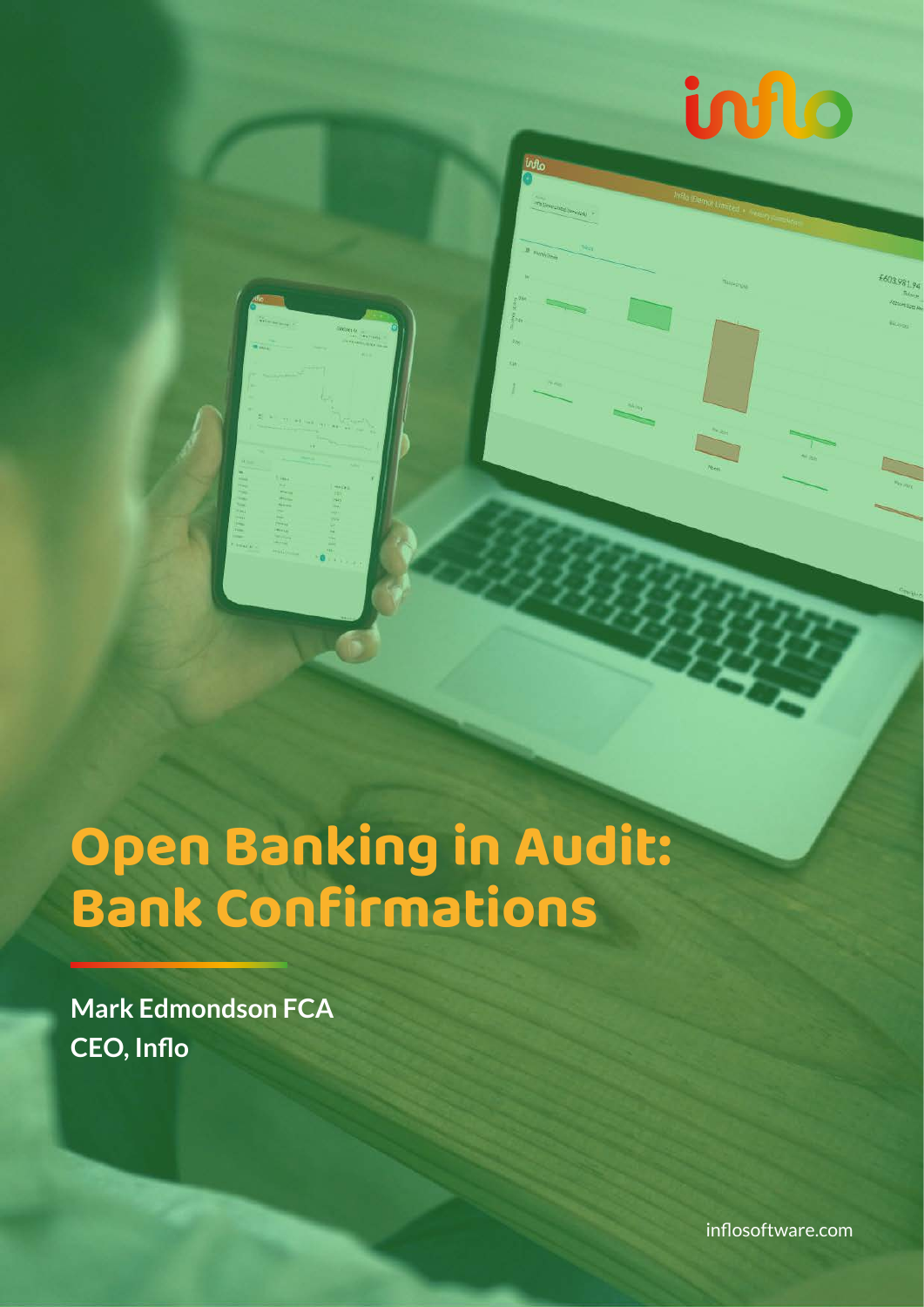

## **Advancing audit technology**

Technological evolution is relentless across the world of business. Keeping pace with that change means auditors and accountants are evolving working practices to maintain the relevance of their work.

Administrative audit tasks such as trial balance tie-in or lead schedule creation are now automated. Audit sampling is being replaced by Audit Data Analytics to address the highly transactional nature of modern, global business.

Are bank confirmations – one of the staples of a junior auditor's career – the next in line to be modernized by technology?

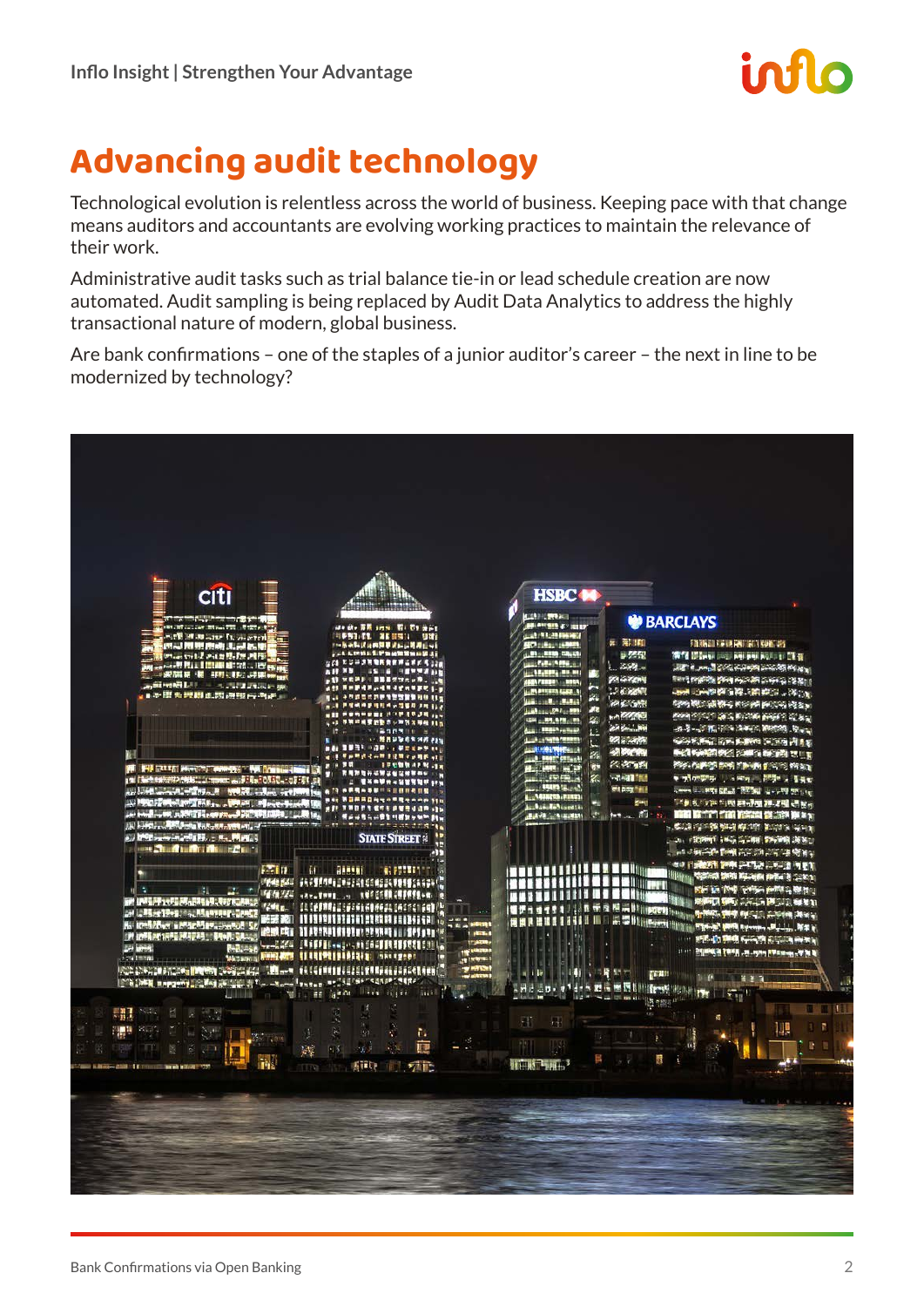

### **What is a bank confirmation?**

Bank confirmations fall within the broader category of external confirmations, which are defined by auditing standards as:

**"Audit evidence obtained as a direct written response to the auditor from a third party (the confirming party), in paper form, or by electronic or other medium."**

Bank confirmations represent a positive confirmation, meaning a request for confirmation as to whether the third party agrees or disagrees with the information provided, or to provide the requested information.

### **Consolidated vs account-based**

There are two types of bank confirmation:



#### **Consolidated**

This is where the auditor requests the balance at a determined date for all financial relationships a bank holds with a named entity. Typically, the auditor provides account details for 1 known account, and the bank confirms all facilities the entity holds with them.



#### **Account-based**

This is where the auditor requests the balance at a determined date for a defined list of accounts, which they understand the entity holds.

Consolidated confirmations have the advantage of potentially providing auditors with additional audit evidence over unknown financial facilities, and thus verifying the completeness of accounts and loans the entity holds. Facilities undisclosed to the auditor, whether through fraud or error, could be included in a consolidated confirmation.

Account-based confirmations only provide evidence over facilities the entity has disclosed to the auditor. Facilities undisclosed to the auditor, whether through fraud or error, would not be included in an accounts-based confirmation.

The type of confirmation provided by banks varies from territory to territory, with account-based confirmations more common in the US and consolidated confirmations more common in Europe for example.

**Caution is needed with consolidated confirmations and their completeness. Commonly, audit tests designed and intended to obtain a consolidated confirmation include qualifying statements from the confirming party. For example, that the bank have not performed a comprehensive, detailed search of their records and that the confirmation they provide does not relieve the auditor from their other duties. Such statements impact the reliance auditors can place on such a confirmation including all of the entity's banking arrangements.**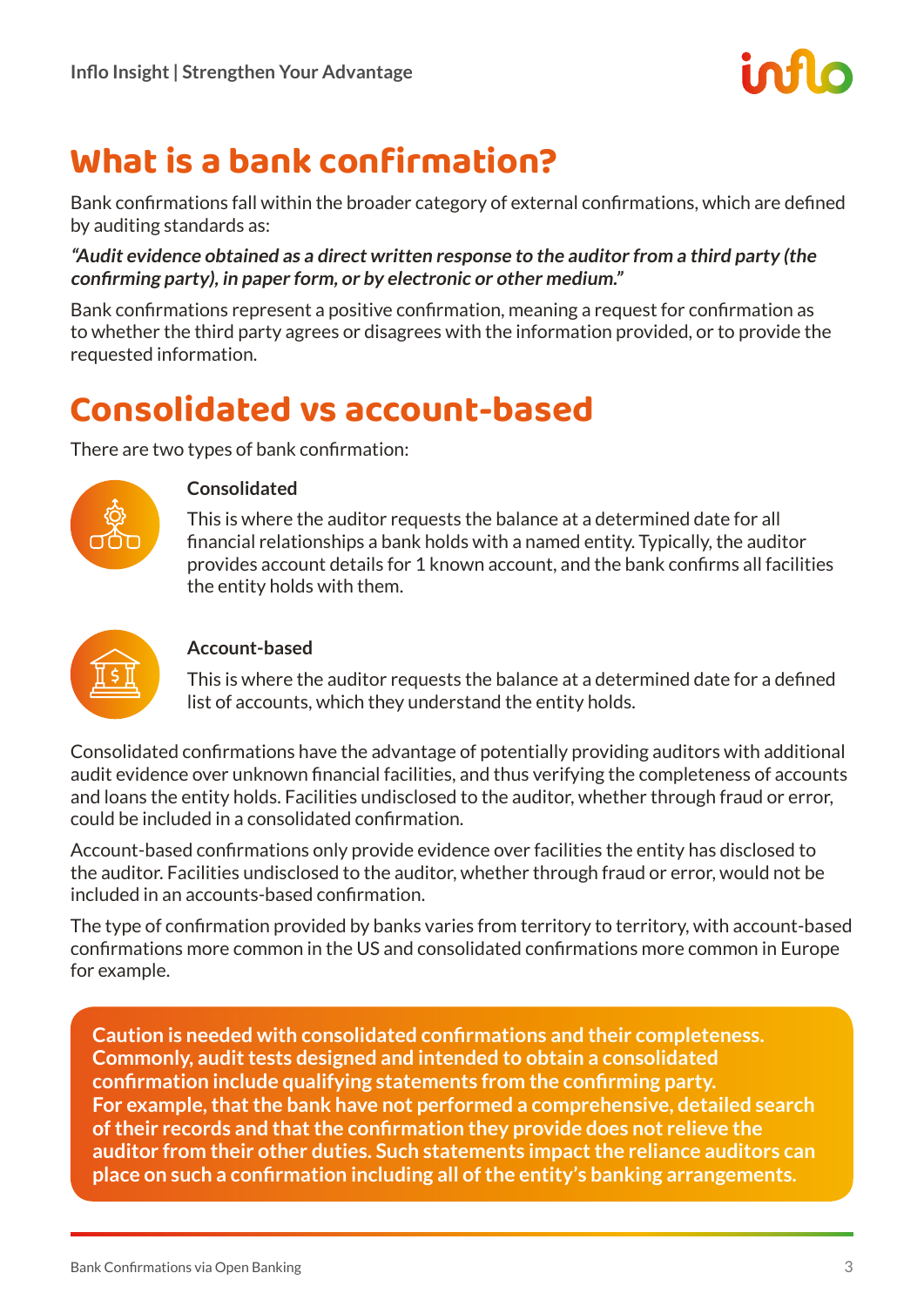

### **Obtaining a bank confirmation**

There are two traditional approaches to obtaining bank confirmations:



The auditor writes directly to the bank, via letter or email.



The auditor leverages a platform to communicate with the bank.

These approaches were necessary as the only way for an auditor to gain access to the confidential banking information of their client - provided the client granted their bank the authority to disclose this financial information to their auditors.

But the advent of Open Banking is changing some of the fundamental characteristics which dictated this approach. Open Banking means banks are more readily sharing not just balance information, but transactional data regarding their clients. And this simplifies the process for organizations to authorize access to their advisors or third-party applications.

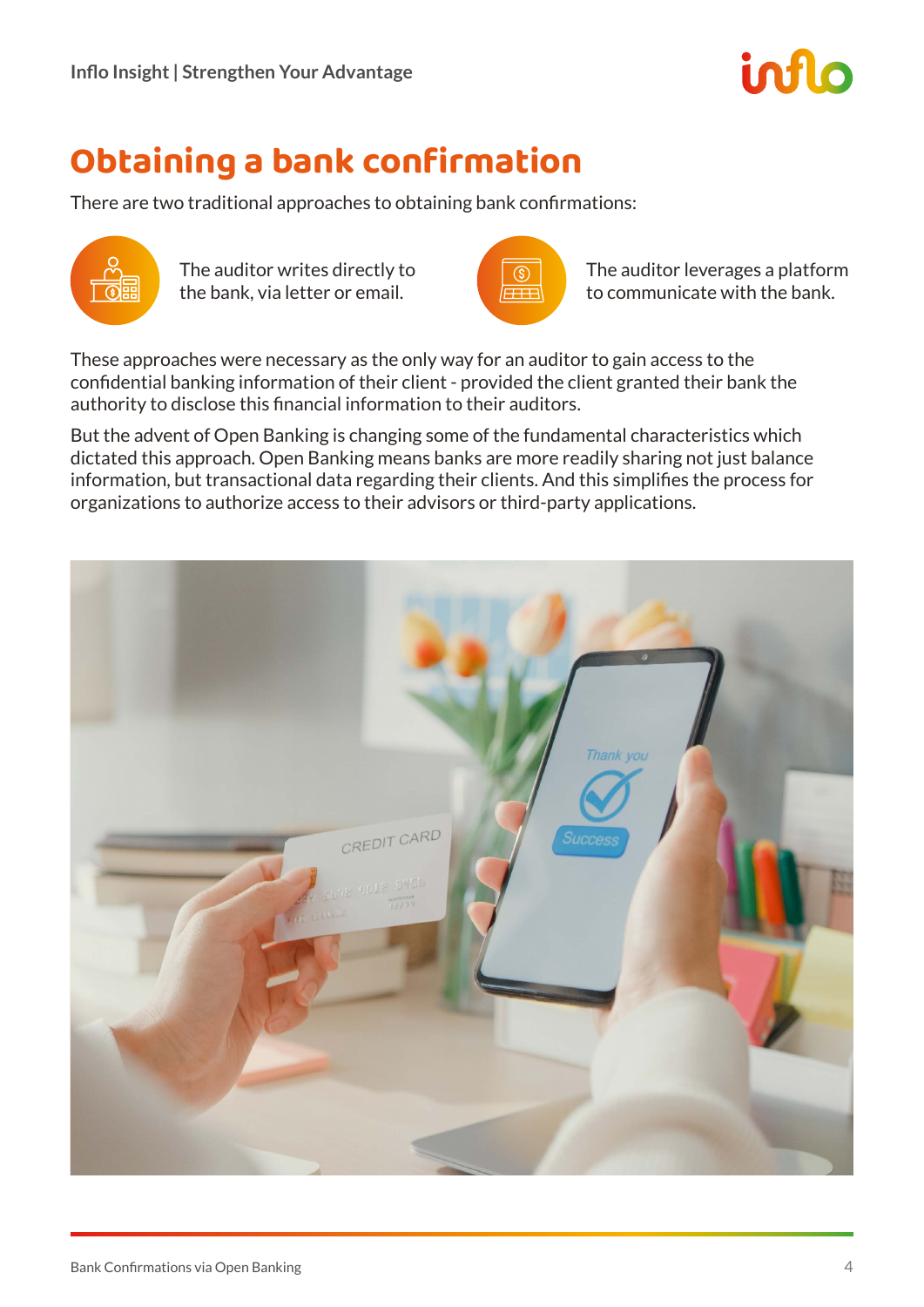

### **The bank confirmation process**

#### **Manual Letter / Email**

- 1. Auditor obtains a list of bank accounts from the client.
- 2. Auditor drafts confirmation and authority letters/emails.
- 3. Client signs and returns letters/emails to auditor.
- 4. Auditor sends letters/ emails to banks.
- 5. Auditor chases bank letters/emails.
- 6. Bank sends letters/emails.
- 7. Auditor compares bank letter/email to bank reconciliation.

Typical response time: 14 days

Typical auditor time: 2 hours per bank

#### **Platform**

- 1. Auditor adds client details to platform.
- 2. Auditor selects the bank.
- 3. Auditor adds account details to be confirmed with that bank.
- 4. Auditor sends authorization to client for approval.
- 5. Client provides authorisation.
- 6. Auditor initiates confirmation request.
- 7. Bank sends response via platform.
- 8. Auditor compares bank confirmation to bank reconciliation.

#### Typical response time: 7 days

Typical auditor time: 45 mins per bank

#### **Open Banking**

- 1. Auditor requests client connects to their banks.
- 2. Client selects bank and is shown accounts held with that bank.
- 3. Client authorizes sharing of bank data.
- 4. Auditor compares bank confirmation to bank reconciliation.

Typical response time: Instant

Typical auditor time: 10 mins for all banks

The Open Banking process is highly streamlined compared to manual letters, emails, or confirmation platforms. It also places a much lower burden on the auditor, given the client authorization is embedded into the process and the banking information is available instantaneously.

More significantly there is a considerable increase in the quality of the information received. The risk of human error across the process is significantly reduced, such as a client error in the listing of bank accounts, the auditor not defining the client's name or account details 100% correctly, or the bank making a keying error or confirming balances at the incorrect date.

Via Open Banking the auditor receives the current balance and all transactions within the prior 2 years, in effect confirming the balance held at any date during that period.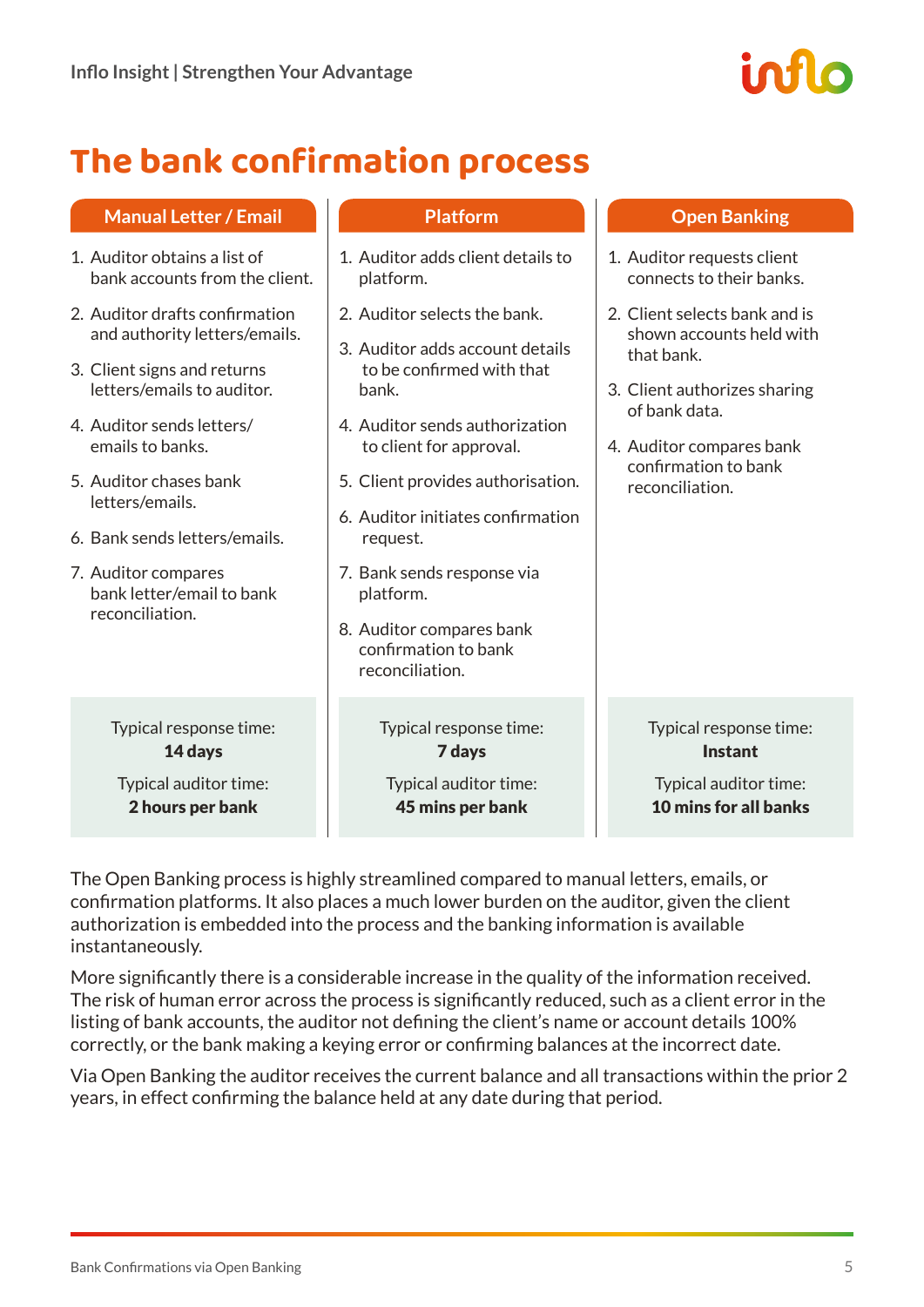### **Is Open Banking an external confirmation?**

External confirmations are "obtained as a direct written response to the auditor from a third party (the confirming party), in paper form, or by electronic or other medium". This includes the auditor's direct access to information held by a third party.

Open Banking represents the provision of evidence from the bank to the auditor. The auditor can maintain control over the confirmation process and meet the additional external confirmation criteria. Therefore, Open Banking provides an external confirmation.

Further consideration of the external confirmation requirements per the auditing standards, and how Open Banking software meets these requirements, are included in appendix 1.

### **Is Open Banking a consolidated or accountbased confirmation?**

Open Banking offers a hybrid between an account-based confirmation and a consolidated confirmation.

When the client connects with their bank they are presented with all accounts, credit cards, loans, mortgages, and other facilities they hold with the bank, which the bank shares via Open Banking (see appendix 2 for the full list of facilities Open Banking can potentially include). In effect, the client is shown a consolidated confirmation when they connect to their banking provider. In effect, and depending upon how the bank has implemented Open Banking, the client is shown a consolidated confirmation when they connect to their banking provider.

The fact the client controls the authorization at an account-level is a fundamental design feature of Open Banking. A risk exists that the client could not select certain facilities to share, or the bank does not expose all bank facilities via Open Banking, meaning the auditor would not see all facilities. In this scenario, the auditor would be receiving an accounts-based confirmation.

Management representations stating all banking relationships available via Open Banking have been shared or alternative procedures to observe or reperform the connection process could be utilized by the auditor where this risk is deemed to exist. Could address some of this risk. A prudent approach would be to treat an Open Banking confirmation comparably to a consolidated confirmation with qualifying statements regarding completeness. That it is an account-based confirmation providing some evidence over completeness.

**Prudently, Open Banking provides an account-based confirmation with some completeness evidence, comparable to a consolidated confirmation with qualifying statements.**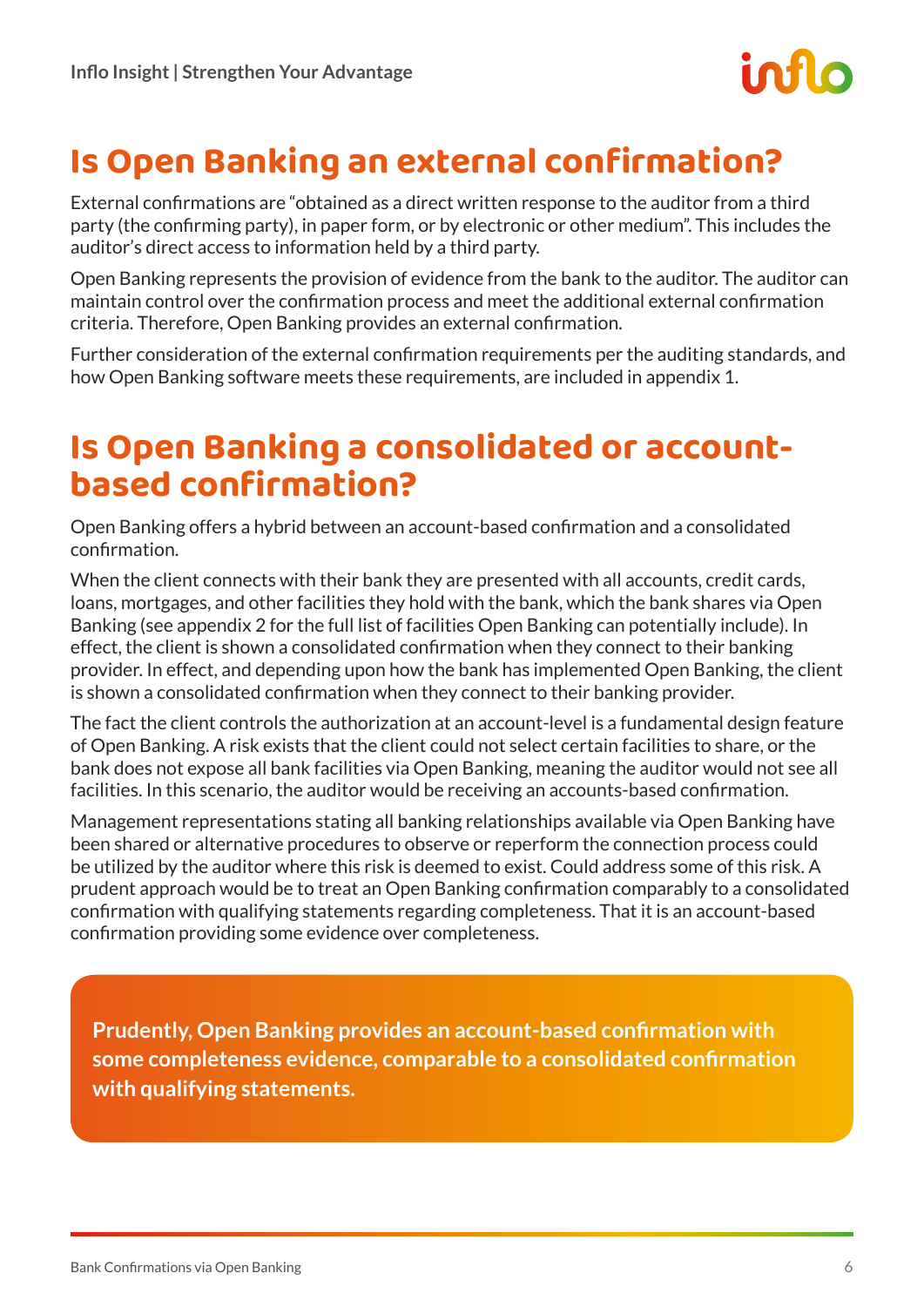

### **Taking a risk-based approach**

As with any audit procedure, it is important to consider the risk the auditor is attempting to address through their testing.

Sending external bank confirmations provides evidence relevant to multiple potential risks across predominantly two areas of the financial statements – bank balance assets and loan facility liabilities.

Detailed audit risks relevant to these two financial statement areas are included in Appendix 3.

#### **1. Normal risks**

Open Banking confirmations provide appropriate audit evidence over normal risks such as bank or loan balances not existing, being omitted, or not being owned or owed.

#### **2. Fraud risks**

Open Banking confirmations address the risk that bank or loan balances do not exist due to fraud. But in some audits, there may be a risk that the client deliberately and fraudulently conceals accounts they hold.

Where such a fraud risk is deemed to exist relating to the omission of bank or loan balances additional audit procedures are required as well as, or instead of, Open Banking confirmations.

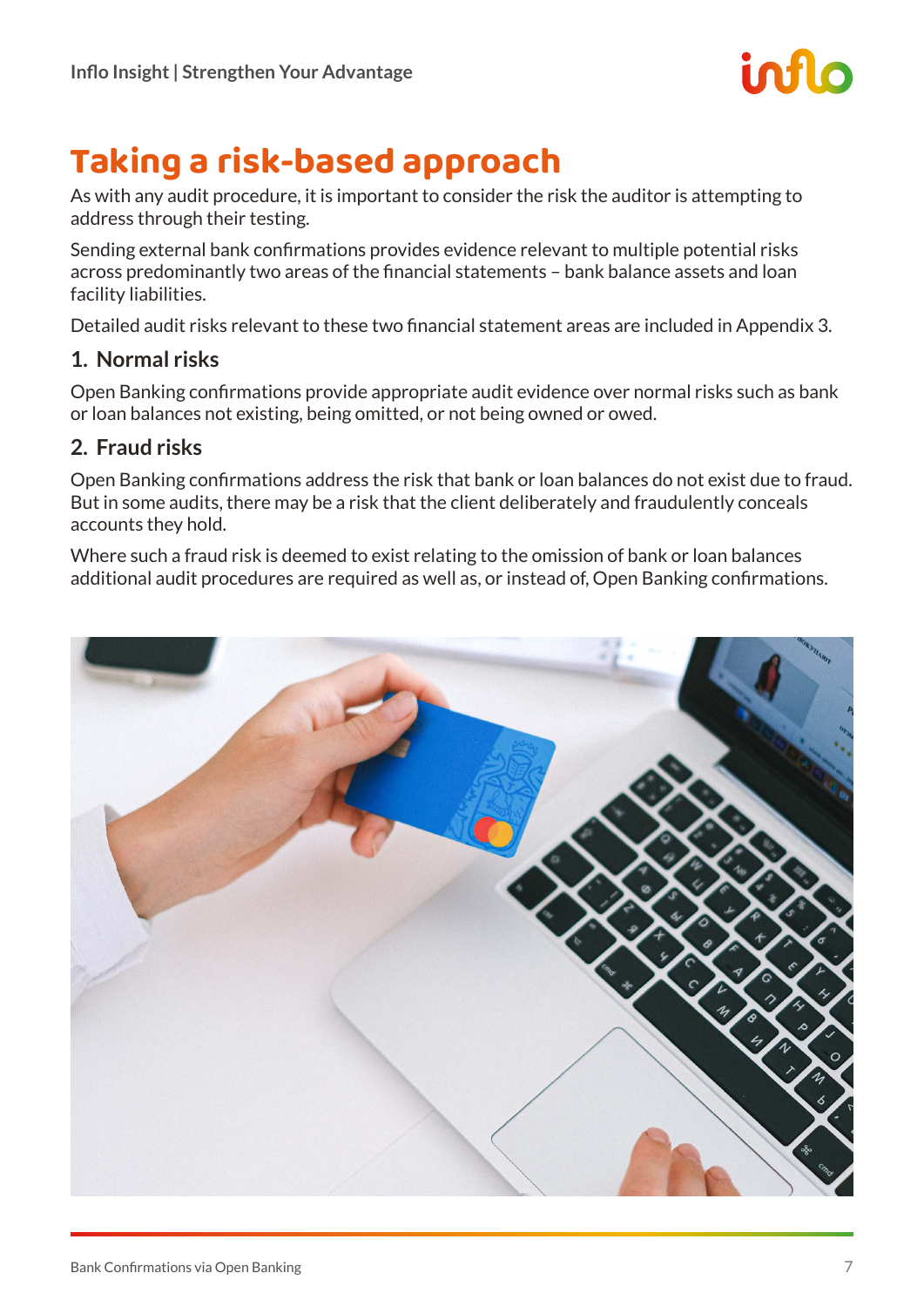

### **Taking a risk-based approach**

#### **Fraud - known banking providers**

Where the fraud is deemed to relate to the omission of bank of loan balances with known banking providers, auditors could for example obtain management representations over the completeness of the Open Banking confirmation authorisation or observe the client performing or reperforming the Open Banking authorisation – with the same finance contact as the original submission, or with a different finance contact. The auditor could alternatively submit a traditional consolidated confirmation to the banking provider in question.

#### **Fraud - unknown banking providers**

Where the fraud is deemed to relate to the omission of bank or loan balances with unknown banking providers, auditors face a greater challenge collecting appropriate audit evidence. Open Banking may offer a solution via the transactional data made available – for example through the review of large round sum deposits in trading accounts indicating the draw-down of a new loan facility. Round sum or recurring payments could also indicate movement of funds to undisclosed accounts. A detailed board minutes review may also be valuable to identify the approval of new banking providers.

It is worth noting, a client may refuse to authorise the sharing of data via Open Banking with their auditor. Auditors should carefully consider the reasoning for this, and whether in-itself this is a potential indicator of a heightened fraud risk.

#### **Additional procedures**

This risk-based approach highlights external confirmations obtained via Open Banking provide appropriate audit evidence over normal risks, and that potential risks of fraud can be addressed through additional audit procedures complementing the Open Banking confirmation process. While traditional consolidated bank confirmations via letter, email or confirmation platform offer alternative procedures, they rarely fully address the fraud risk, meaning more effective audit procedures may be available.

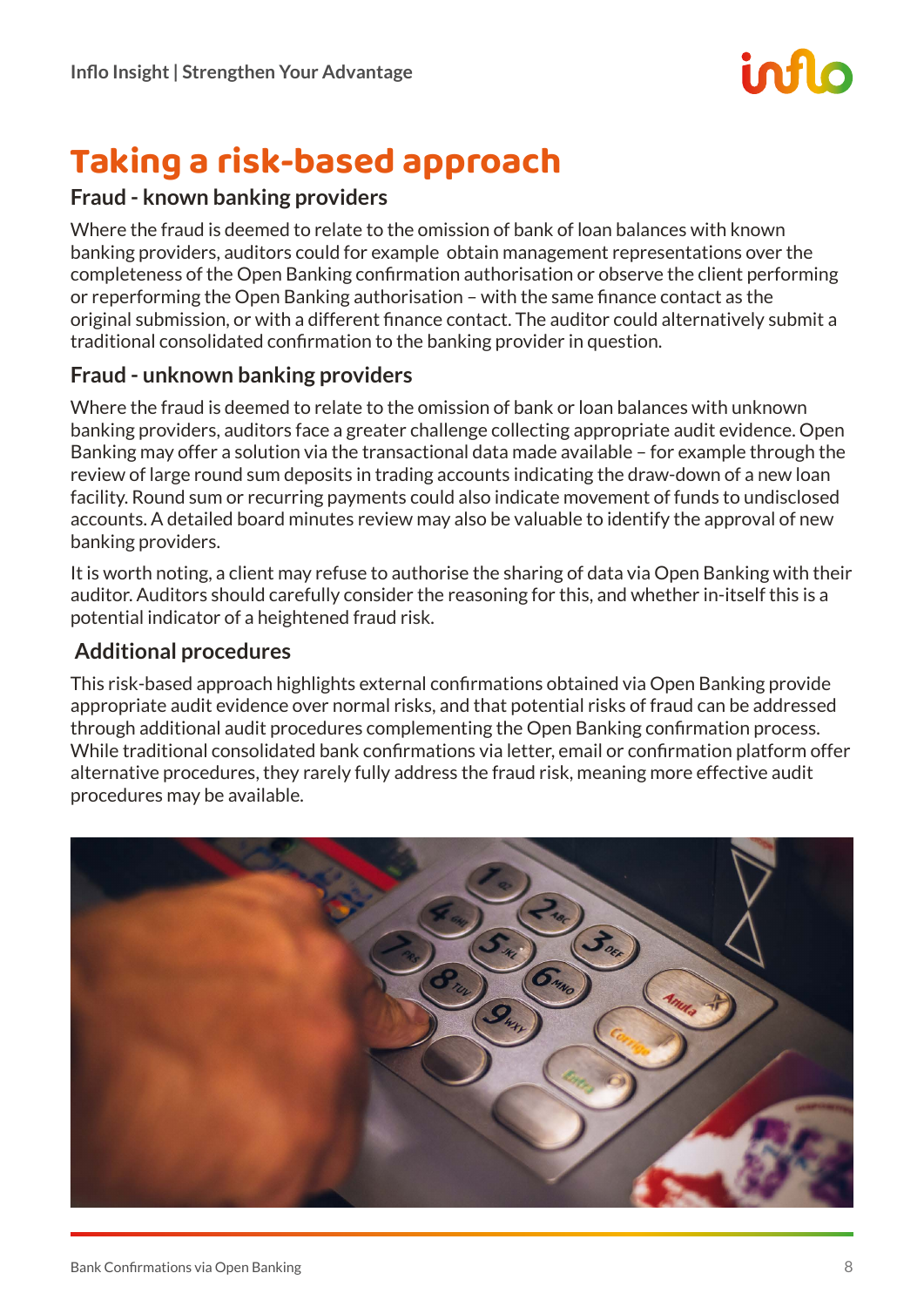### **Firm policy**

Modernizing a firm's bank confirmation process to leverage the Open Banking opportunity is best achieved through a clear firm-wide policy. A simple, illustrative example policy could be presented as follows:

| <b>Bank confirmations</b>                                                                                                                                                                                                                                                                                                                                                                | Confirmations expected  |  | Confirmations obtained via Open                                                                                                                                                                                                                                                                                                                                                                                  |  |  |
|------------------------------------------------------------------------------------------------------------------------------------------------------------------------------------------------------------------------------------------------------------------------------------------------------------------------------------------------------------------------------------------|-------------------------|--|------------------------------------------------------------------------------------------------------------------------------------------------------------------------------------------------------------------------------------------------------------------------------------------------------------------------------------------------------------------------------------------------------------------|--|--|
| to be obtained on all                                                                                                                                                                                                                                                                                                                                                                    | to be obtained via Open |  | Banking provide sufficient appropriate                                                                                                                                                                                                                                                                                                                                                                           |  |  |
| audit engagements.                                                                                                                                                                                                                                                                                                                                                                       | Banking.                |  | audit evidence over normal level risks.                                                                                                                                                                                                                                                                                                                                                                          |  |  |
| Where fraud risks exist over bank account<br>assets or loan facility liabilities, additional<br>or alternative procedures are required<br>regarding the Open Banking confirmation<br>process or leveraging the transactional<br>bank data obtained via Open Banking.<br>Deviation from the policy must be<br>justified and/or approval from the<br>firm's audit technical lead obtained. |                         |  | Traditional bank confirmations via letter,<br>email or confirmation platform are only to be<br>obtained as an alternative procedure where:<br>- The client refuses to provide Open Banking<br>authorisation, or<br>- To obtain additional evidence where Open<br>Banking confirmation and complementing<br>procedures are not deemed sufficient, and<br>a traditional confirmation will provide new<br>evidence. |  |  |

New confirmations policies are heavily influenced by current policies. Firms with established operational processes or a reluctance to quickly move away from traditional confirmations may choose to maintain traditional approaches alongside the use of Open Banking to support balance confirmation and the use of transactional bank data.

### **Moving from balances to transactions**

But perhaps the biggest opportunity Open Banking presents is the transition from simply confirming point-in-time balances to having access to 100% of banking transactions, through transactional data sets. This allows auditors to confirm the balance on each account at year end, and at any other time, as well as performing Audit Data Analytics over all bank transactions in year and post year end.

The ability to trace general ledger data sets to banking data sets obtained directly from third-party sources offers the potential to transform the audit process. Auditors can advance their automation of the audit of financial transactions settled during the period and focus their effort on unsettled transactions and management judgements, which typically represent a greater risk of material misstatement..

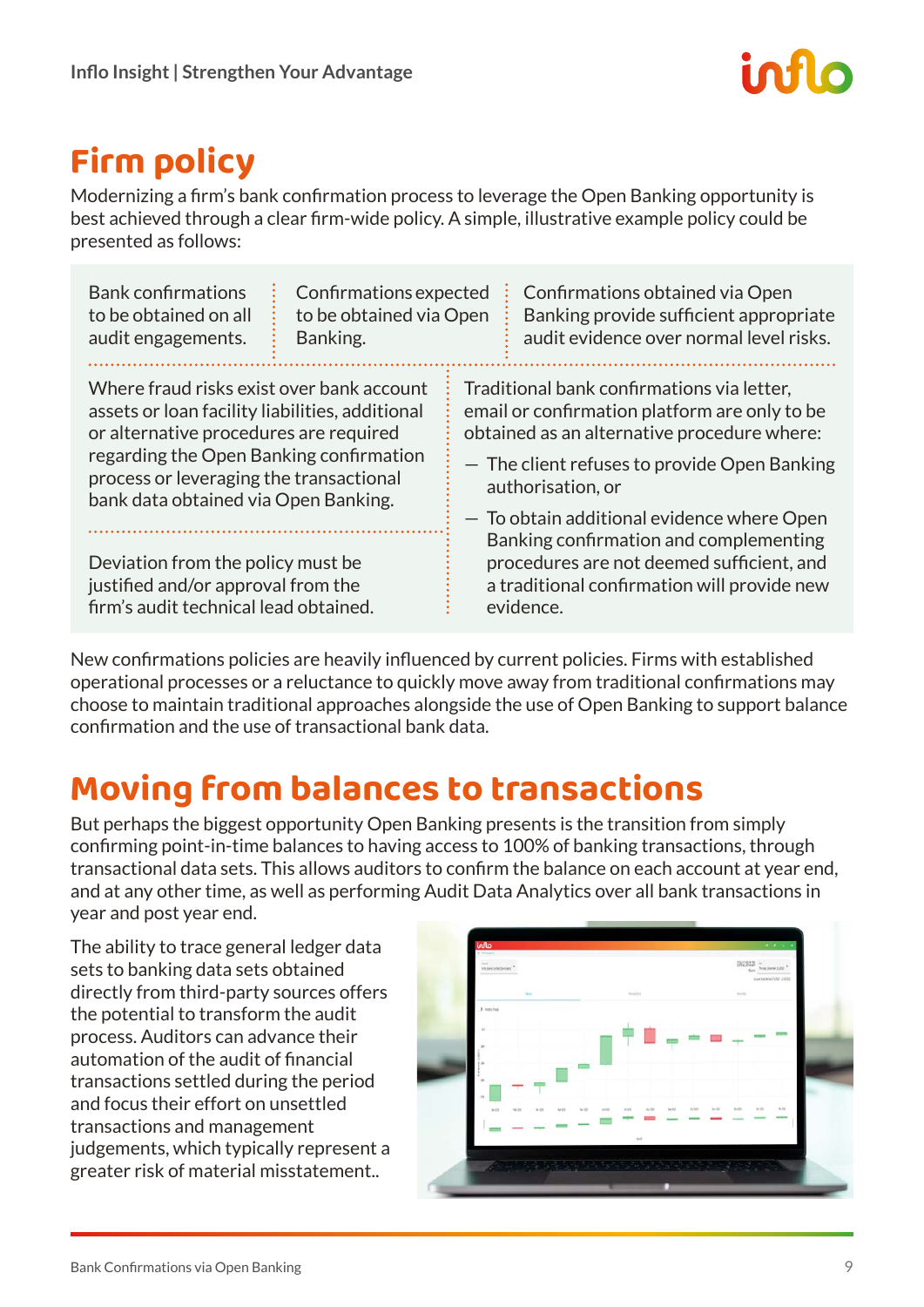### **In conclusion**

Open Banking provides auditors with a new, streamlined approach to obtaining external confirmation of the bank accounts and loan facilities held by an entity. The process is quicker, involves fewer steps, and reduces risk of human error.

Open Banking confirmations provide a comparable quality of evidence to traditional confirmations obtained via letter, email, or confirmation platform.

While providing some evidence over completeness, for prudence Open Banking confirmations should be considered an account-based confirmation. This is comparable to a consolidated confirmation containing qualifying statements regarding completeness.

Auditors must perform risk assessment in a more granular way to be specific about the potential risks of misstatement in bank balances and loan facilities. In their response to risk, auditors should critically evaluate the evidence external confirmations provide against these granular risks.

Open Banking confirmations, comparable to their more traditional counterparts, will require complementary audit procedures to fully address any fraud risk identified.

Firms can support effective change management in this common audit area through implementing clear policies regarding the use of Open Banking confirmations. The policy should also include the circumstances where a traditional confirmation will continue to be requested.

But embracing Open Banking to modernise the bank confirmation process more critically unlocks the ability to utilise bank transactional data more broadly across in the audit process. Powerful Audit Data Analytics can automate the audit of routine settled transactions and allow auditors to focus on higher risk areas, such as unsettled transactions and management judgements.



**The increasing availability of reliable data is driving the Digital Audit movement. Open Banking is the next step on the audit profession's digitalization journey, evolving towards more relevant and valuable services.**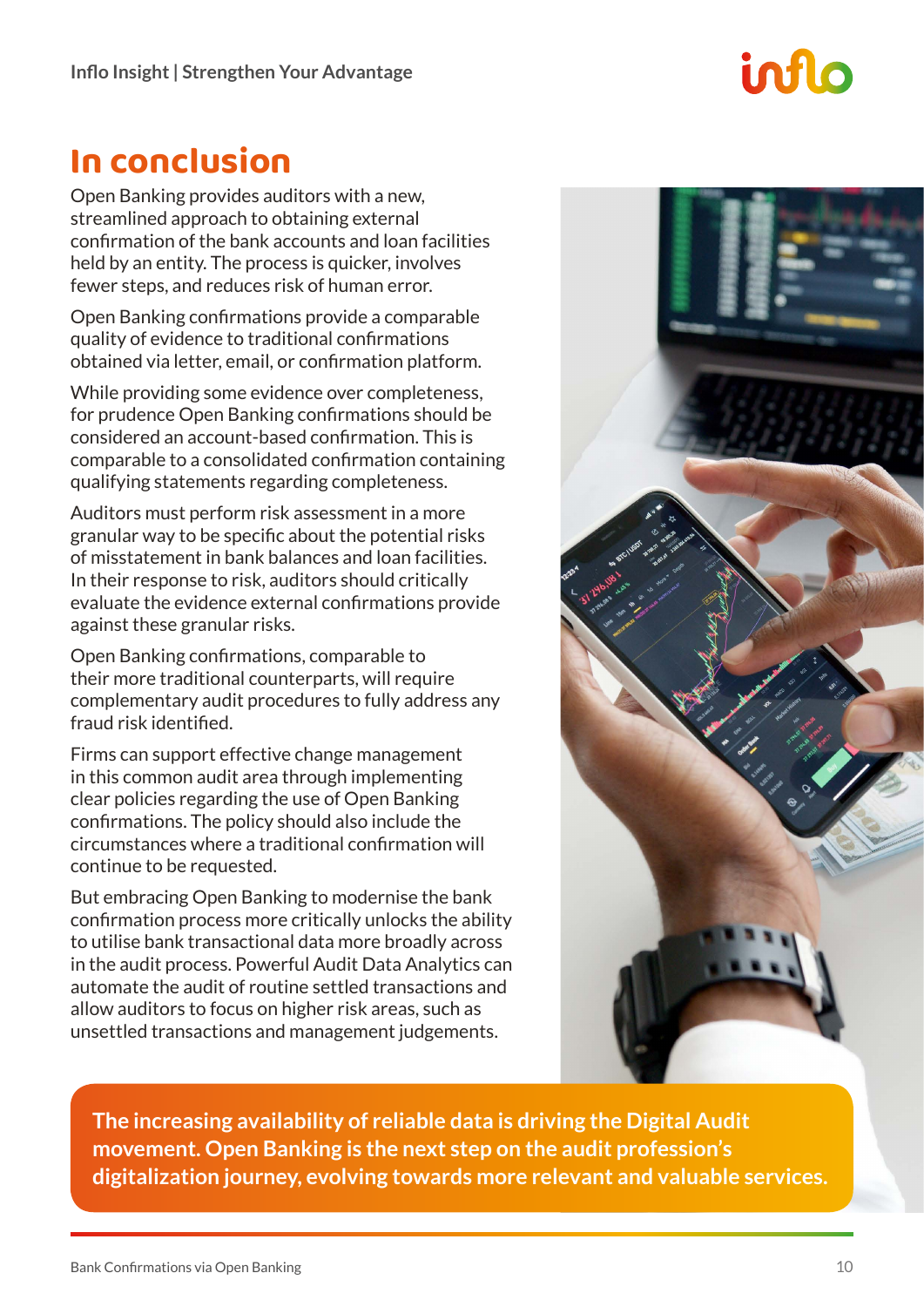

## **Appendix 1**

### **ISA 505**

7. When using external confirmation procedures, the auditor shall maintain control over external confirmation requests, including:

- a. Determining the information to be confirmed or requested;
- b. Selecting the appropriate confirming party;
- c. Designing the confirmation requests, including determining that requests are properly addressed and contain return information for responses to be sent directly to the auditor and
- d. Sending the requests, including follow-up requests when applicable, to the confirming party.

### **AU-C 505**

07 When using external confirmation procedures, the auditor should maintain control over external confirmation requests, including

- a. determining the information to be confirmed or requested;
- b. selecting the appropriate confirming party;
- c. designing the confirmation requests, including determining that requests are properly directed to the appropriate confirming party and provide for being responded to directly to the auditor;
- d. sending the requests, including follow-up requests, when applicable, to the confirming party.

#### **Auditors retain control over the external confirmation process using Inflo Treasury as follows:**

- a. Auditors determine the information to be confirmed, stipulating to clients whether they want to confirm all accounts and information available via Open Banking for all banks the entity holds relationships with, or a subset.
- b. Using Inflo Treasury and Open Banking, the auditor selects the appropriate confirming party they believe is knowledgeable about the information to be confirmed. Open Banking makes available to Inflo Treasury all transactions and facilities relevant to the entity.
- c. Inflo Treasury Open Banking requests are consistently designed as a query for all information the client has approved Open Banking access to the auditor. The addressing of confirmation requests is incorporated into the Open Banking authentication process, as is the virtual return address – to Inflo Treasury - for the auditor to review the results. The confirmation request Inflo Treasury conducts is designed as a blank positive confirmation – i.e. a request for bank account information where the account details are provided but not the account balances.
- d. The auditor, via Inflo Treasury, sends the Open Banking request to the confirming party. There is no need for follow-up requests as the response is immediate.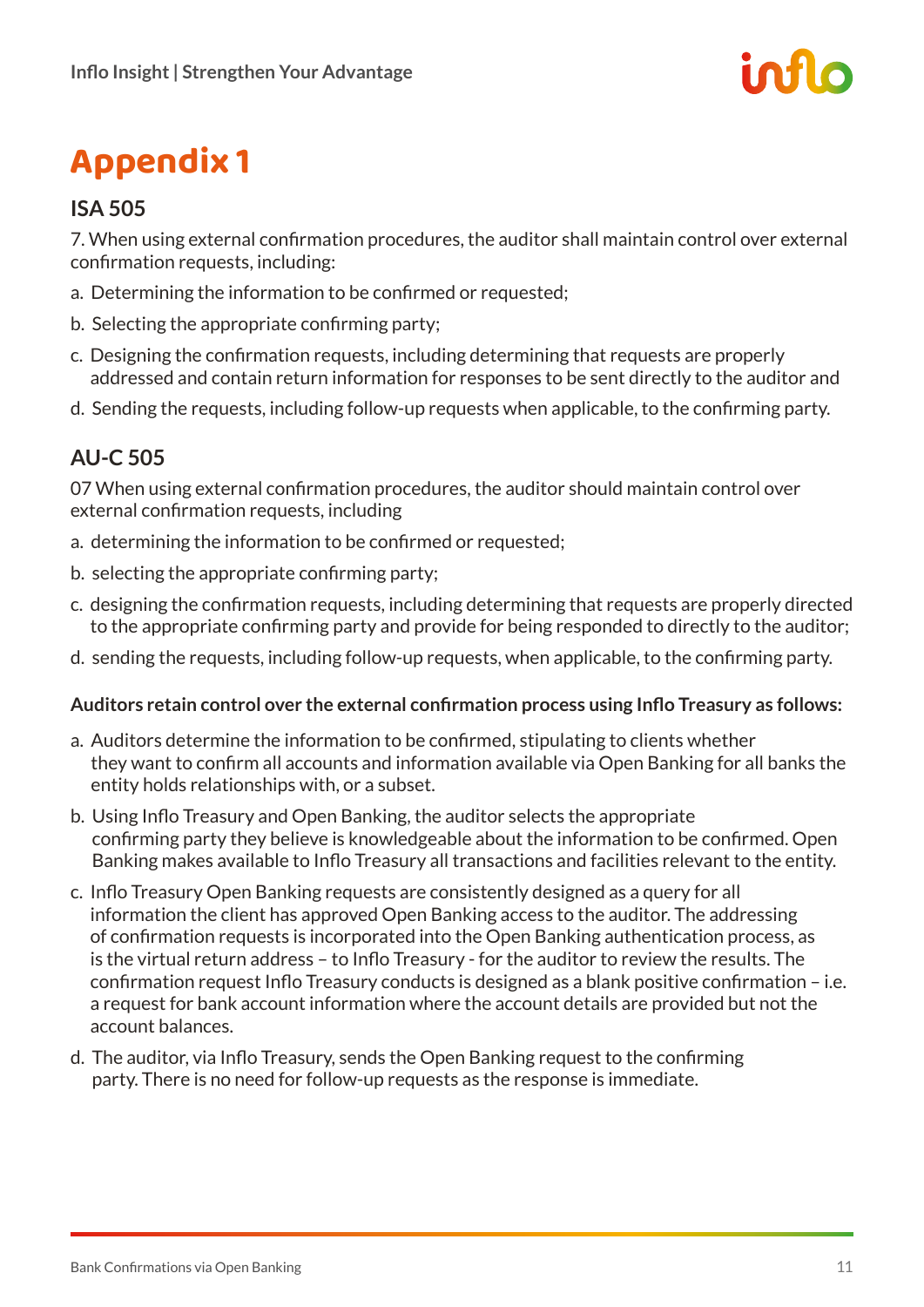### **Appendix 2**

Facilities included in Open Banking:

- 401a,
- 401k,
- 403B,
- 457b,
- 529,
- brokerage,
- cash isa,
- education savings account,
- ebt,
- fixed annuity,
- gic,
- health reimbursement arrangement,
- hsa,
- isa,
- ira,
- lif,
- life insurance.
- lira,
- lrif,
- lrsp,
- non-taxable brokerage account,
- other,
- other insurance,
- other annuity,
- prif,
- rdsp,
- resp,
- rlif,
- rrif,
- pension,
- profit sharing plan,
- retirement,
- roth,
- roth 401k,
- rrsp,
- sep ira,
- simple ira,
- sipp,
- stock plan,
- thrift savings plan,
- tfsa,
- trust,
- ugma,
- utma,
- variable annuity,
- credit card,
- paypal,
- cd,
- checking,
- savings,
- money market,
- prepaid,
- auto,
- business.
- commercial,
- construction,
- consumer,
- home equity,
- loan,
- mortgage,
- overdraft,
- line of credit.
- student,
- cash management,
- keogh,
- mutual fund,
- recurring.
- rewards,
- safe deposit,
- sarsep,
- payroll.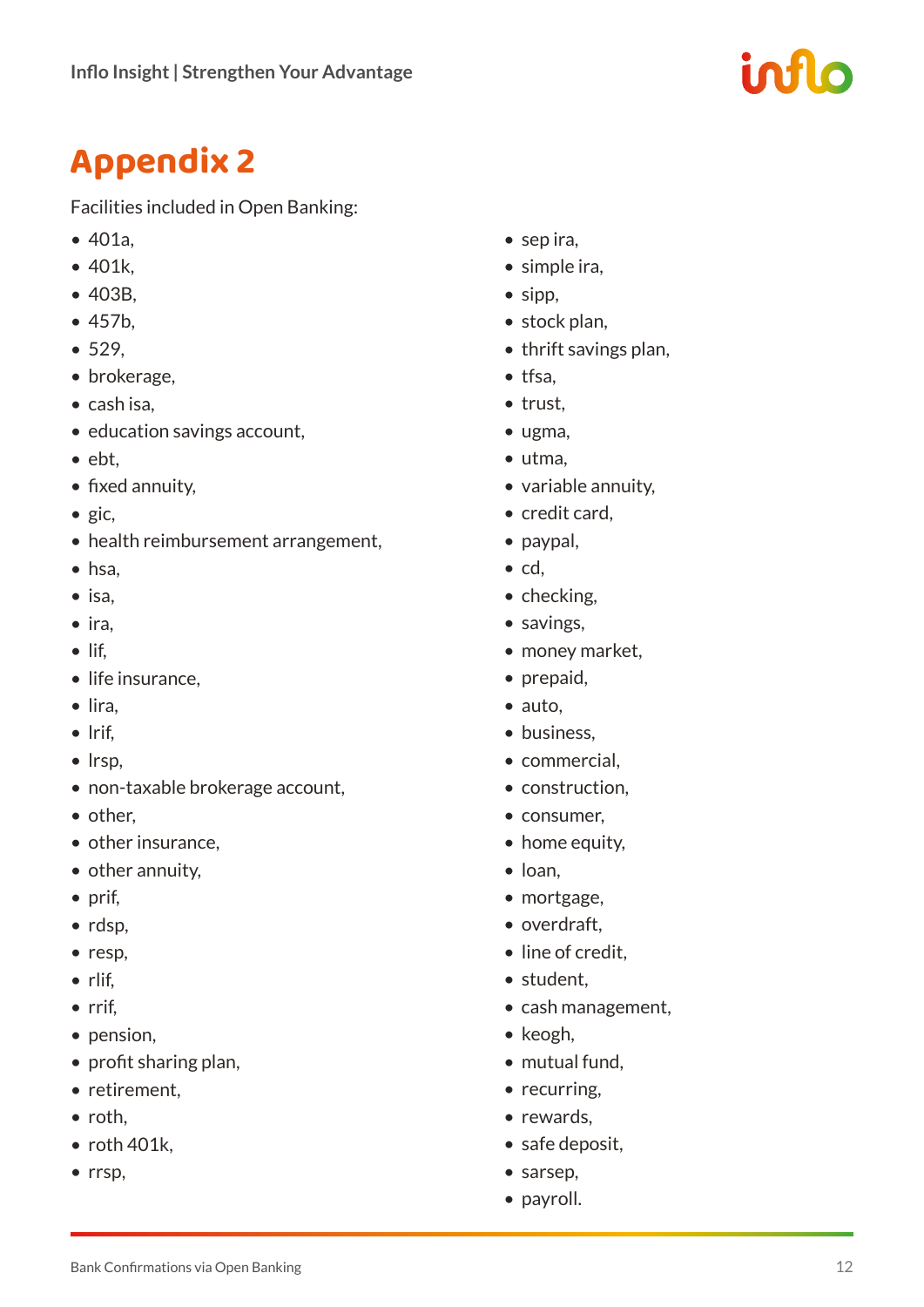

### **Appendix 3**

|                                                                                      |                              | <b>Assertions</b> |           |                      |           |                                                              |                                                                                                                                                                                                                                            |  |  |  |
|--------------------------------------------------------------------------------------|------------------------------|-------------------|-----------|----------------------|-----------|--------------------------------------------------------------|--------------------------------------------------------------------------------------------------------------------------------------------------------------------------------------------------------------------------------------------|--|--|--|
| <b>Risk</b>                                                                          | <b>Typical</b><br>risk level | Completeness      | Existence | Rights & Obligations | Valuation | Open<br><b>Banking</b><br>confirmation<br>addresses<br>risk? | Alternative / additional procedures                                                                                                                                                                                                        |  |  |  |
| <b>Cash at bank</b>                                                                  |                              |                   |           |                      |           |                                                              |                                                                                                                                                                                                                                            |  |  |  |
| Bank balances may not exist                                                          | Normal                       |                   | Yes       |                      |           | Yes                                                          |                                                                                                                                                                                                                                            |  |  |  |
| All bank balances have not<br>been recorded                                          | Normal                       | Yes               |           |                      |           | Yes                                                          | Review prior year bank accounts for omission.<br>Review board minutes for approval of new<br>banking providers.                                                                                                                            |  |  |  |
| Entity does not hold or control<br>the rights to bank balances                       | Normal                       |                   |           | Yes                  |           | Yes                                                          |                                                                                                                                                                                                                                            |  |  |  |
| Bank balances have not been<br>recorded appropriately                                | Normal                       |                   |           |                      | Yes       | Partly                                                       | Retranslation of foreign currency balances                                                                                                                                                                                                 |  |  |  |
| Fraud: Bank balances may<br>not exist                                                | Significant                  |                   | Yes       |                      |           | Yes                                                          |                                                                                                                                                                                                                                            |  |  |  |
| Fraud: All bank balances have<br>not been recorded with known<br>banking providers   | Significant                  | Yes               |           |                      |           | Partly                                                       | Management representations regarding the<br>completeness of the Open Banking information<br>provided<br>Observe client contact performing Open Banking<br>confirmation<br>Request a traditional consolidated confirmation<br>from the bank |  |  |  |
| Fraud: All bank balances have<br>not been recorded with<br>unknown banking providers | Significant                  | Yes               |           |                      |           | Partly                                                       | Review Open Banking transactional data for<br>unusual withdrawals - round sum, repetitive etc.<br>Review board minutes for approval of new<br>banking providers.                                                                           |  |  |  |
| <b>Loans and obligations</b>                                                         |                              |                   |           |                      |           |                                                              |                                                                                                                                                                                                                                            |  |  |  |
| Loan balances may not exist                                                          | Normal                       |                   | Yes       |                      |           | Yes                                                          |                                                                                                                                                                                                                                            |  |  |  |
| All loan balances have not<br>been recorded                                          | Normal                       | Yes               |           |                      |           | Yes                                                          | Review prior year loan facilities for omission.<br>Review board minutes for approval of new<br>banking providers.                                                                                                                          |  |  |  |
| Entity does not owe or is not<br>liable for loan balances                            | Normal                       |                   |           | Yes                  |           | Yes                                                          |                                                                                                                                                                                                                                            |  |  |  |
| Loan balances have not been<br>recorded appropriately                                | Normal                       |                   |           |                      | Yes       | Partly                                                       | Retranslation of foreign currency balances                                                                                                                                                                                                 |  |  |  |
| Loan balance covenants have<br>not been complied with                                | Normal                       |                   |           | Yes                  |           | No                                                           | Review of convenient reporting and other<br>communication to the bank<br>Review of loan agreements                                                                                                                                         |  |  |  |
| Fraud: Loan balances may not<br>exist                                                | Significant                  |                   | Yes       |                      |           | Yes                                                          |                                                                                                                                                                                                                                            |  |  |  |
| Fraud: All loan balances have<br>not been recorded with known<br>banking providers   | Significant                  | Yes               |           |                      |           | Partly                                                       | Management representations regarding the<br>completeness of the Open Banking information<br>provided<br>Observe client contact performing Open Banking<br>confirmation<br>Request a traditional consolidated confirmation<br>from the bank |  |  |  |
| Fraud: All loan balances have<br>not been recorded with<br>unknown banking providers | Significant                  | Yes               |           |                      |           | Partly                                                       | Review Open Banking transactional data for<br>large, round sum deposits.<br>Review board minutes for approval of new<br>banking providers.                                                                                                 |  |  |  |